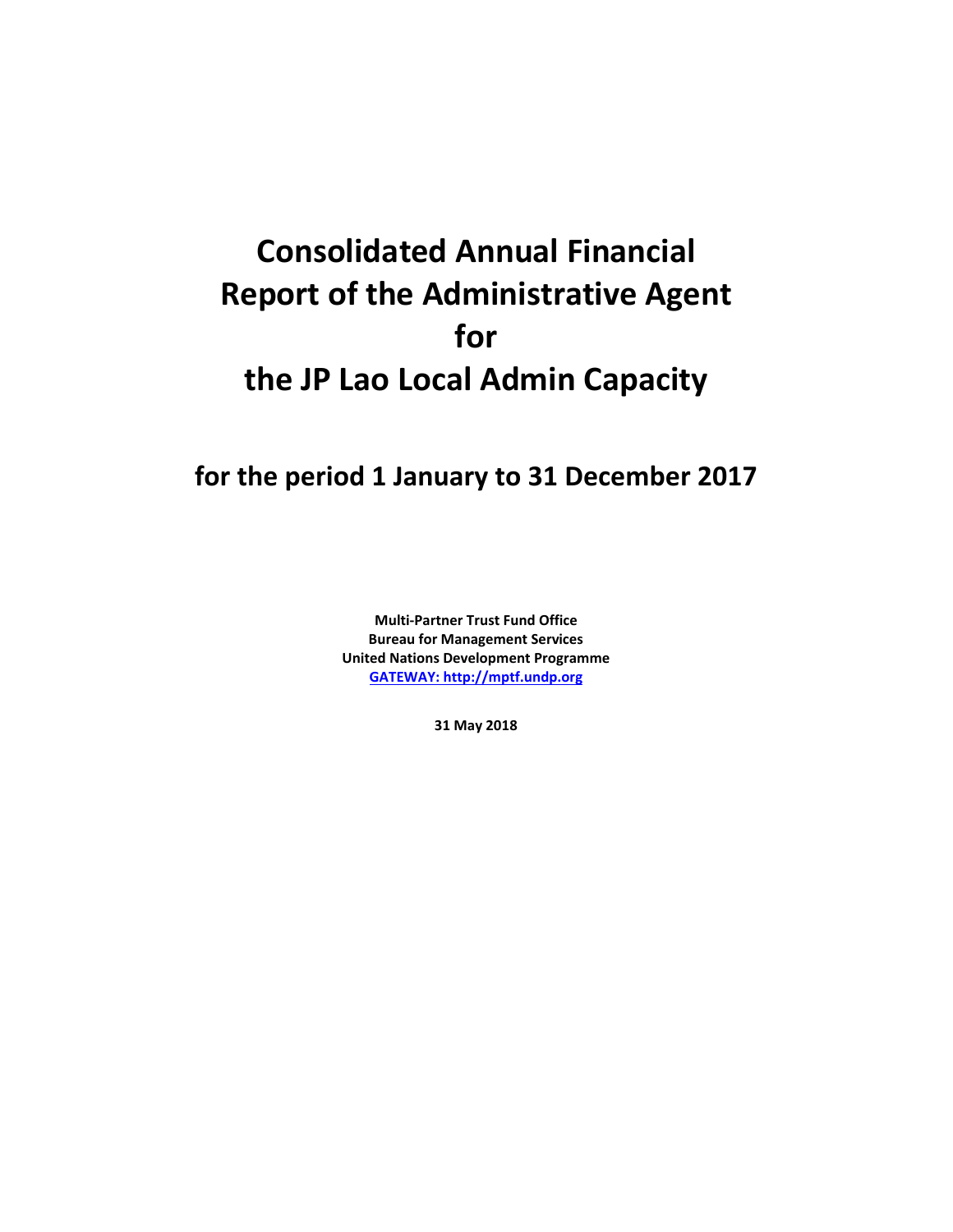JP LAO LOCAL ADMIN CAPACITY CONSOLIDATED ANNUAL FINANCIAL REPORT **2017**

#### **PARTICIPATING ORGANIZATIONS CONTRIBUTORS**



United Nations Capital Development Fund



Government of Luxembourg



Government of Switzerland



United Nations Development Programme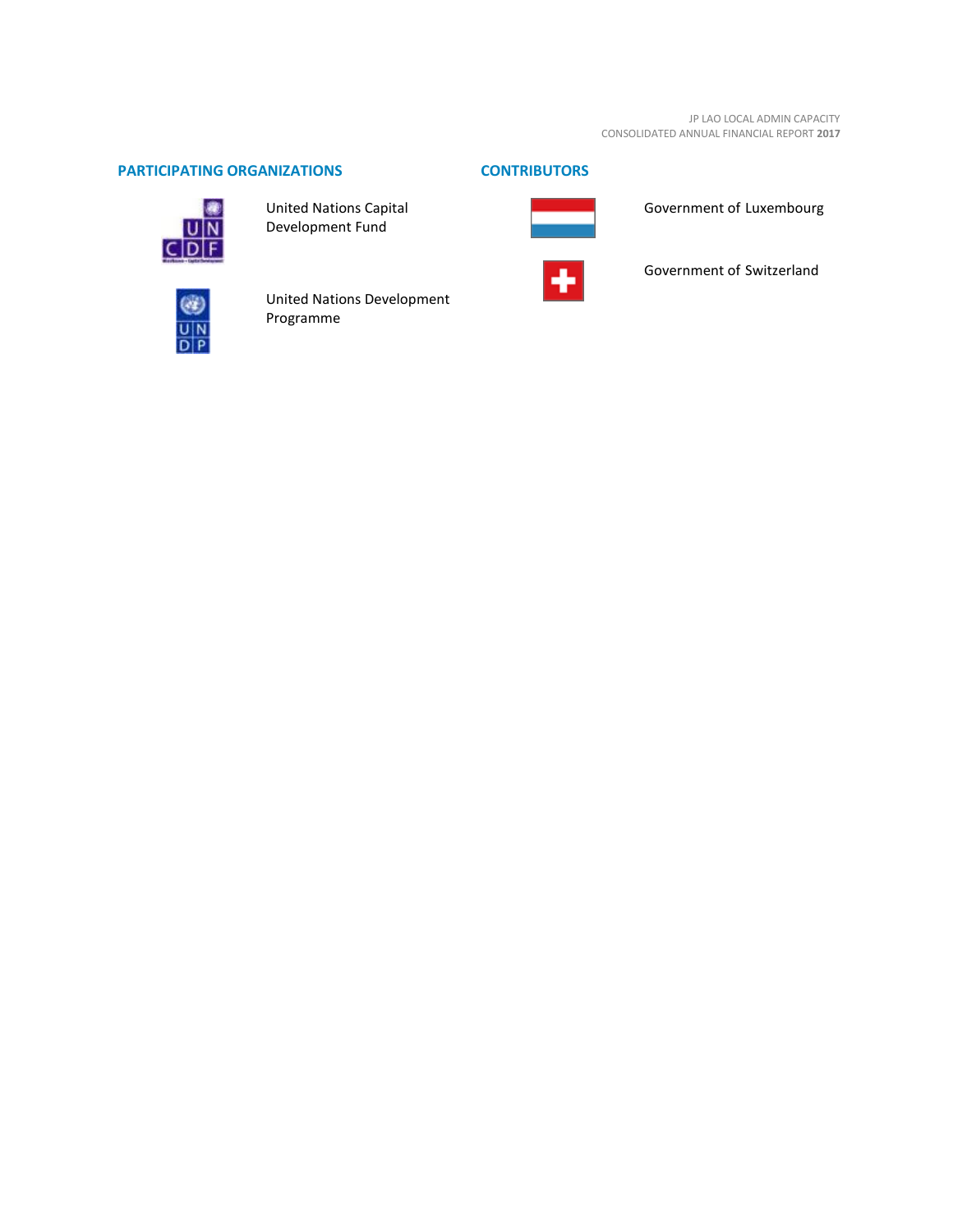Amount approved by the Steering Committee for a project/programme.

#### **Approved Project/Programme**

A project/programme including budget, etc., that is approved by the Steering Committee for fund allocation purposes.

#### **Contributor Commitment**

Amount(s) committed by a donor to a Fund in a signed Standard Administrative Arrangement with the UNDP Multi-Partner Trust Fund Office (MPTF Office), in its capacity as the Administrative Agent. A commitment may be paid or pending payment.

#### **Contributor Deposit**

Cash deposit received by the MPTF Office for the Fund from a contributor in accordance with a signed Standard Administrative Arrangement.

#### **Delivery Rate**

The percentage of funds that have been utilized, calculated by comparing expenditures reported by a Participating Organization against the 'net funded amount'.

#### **Indirect Support Costs**

A general cost that cannot be directly related to any particular programme or activity of the Participating Organizations. UNDG policy establishes a fixed indirect cost rate of 7% of programmable costs.

#### **Net Funded Amount**

Amount transferred to a Participating Organization less any refunds transferred back to the MPTF Office by a Participating Organization.

#### **Participating Organization**

A UN Organization or other inter-governmental Organization that is an implementing partner in a Fund, as represented by signing a Memorandum of Understanding (MOU) with the MPTF Office for a particular Fund.

#### **Project Expenditure**

The sum of expenses and/or expenditure reported by all Participating Organizations for a Fund irrespective of which basis of accounting each Participating Organization follows for donor reporting.

#### **Project Financial Closure**

A project or programme is considered financially closed when all financial obligations of an operationally completed project or programme have been settled, and no further financial charges may be incurred.

#### **Project Operational Closure**

A project or programme is considered operationally closed when all programmatic activities for which Participating Organization(s) received funding have been completed.

#### **Project Start Date**

Date of transfer of first instalment from the MPTF Office to the Participating Organization.

#### **Total Approved Budget**

This represents the cumulative amount of allocations approved by the Steering Committee.

#### **US Dollar Amount**

The financial data in the report is recorded in US Dollars and due to rounding off of numbers, the totals may not add up.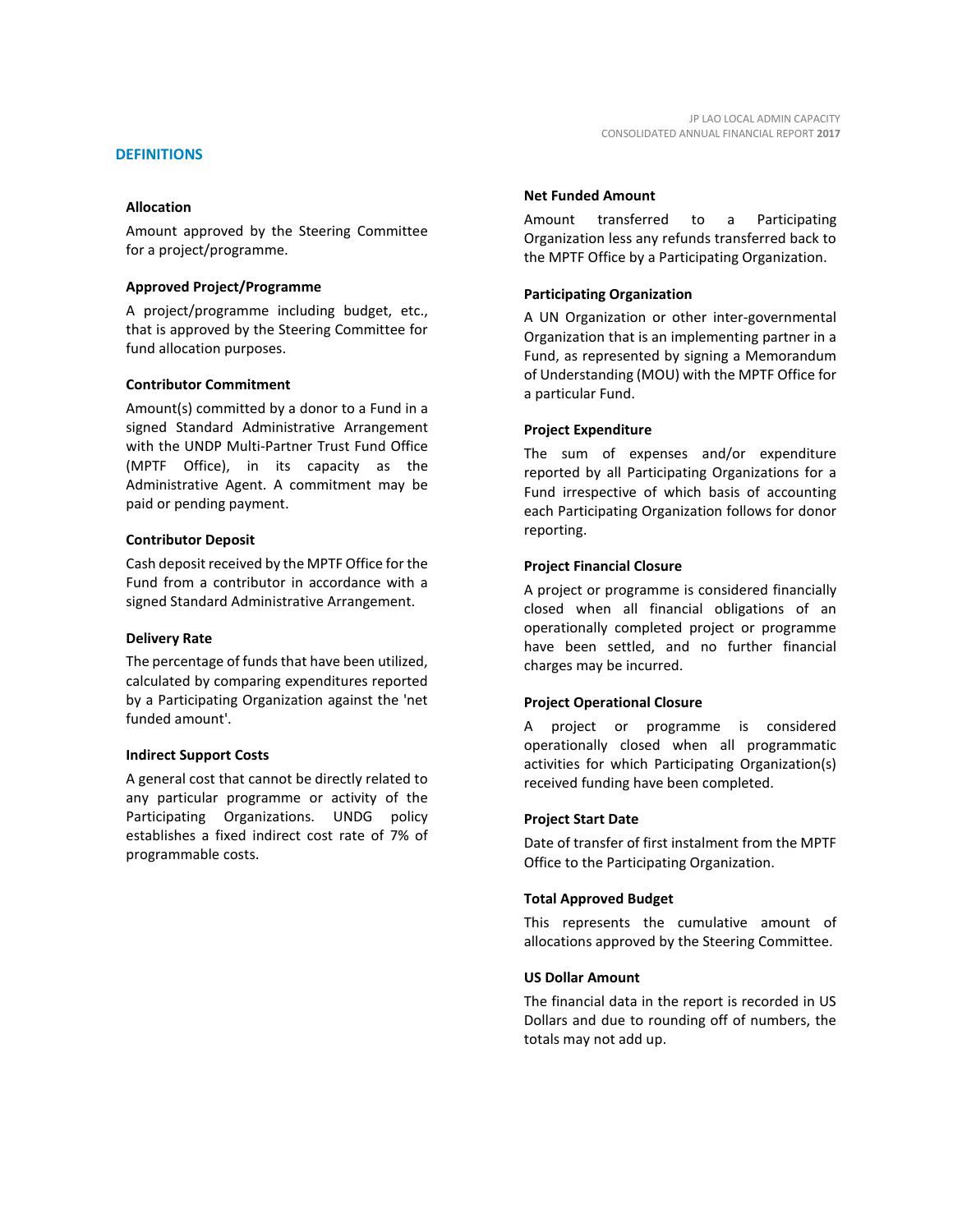#### JP LAO LOCAL ADMIN CAPACITY CONSOLIDATED ANNUAL FINANCIAL REPORT 2017

### **TABLE OF CONTENTS**

| Introduction 1 1 |  |
|------------------|--|
|                  |  |
|                  |  |
|                  |  |
|                  |  |
|                  |  |
|                  |  |
|                  |  |
|                  |  |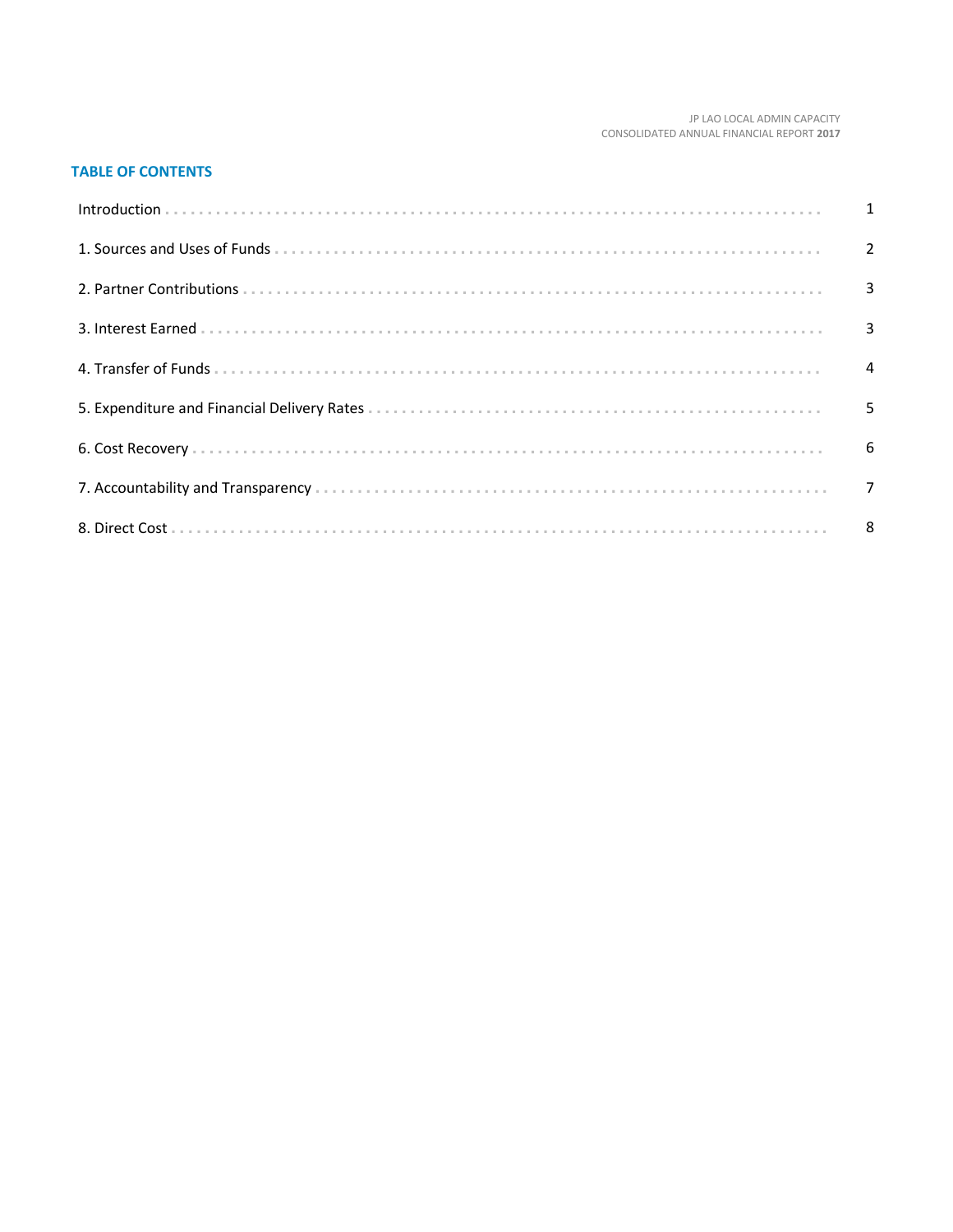#### **INTRODUCTION**

This Consolidated Annual Financial Report of the **JP Lao Local Admin Capacity** is prepared by the United Nations Development Programme (UNDP) Multi-Partner Trust Fund Office (MPTF Office) in fulfillment of its obligations as Administrative Agent, as per the terms of Reference (TOR), the Memorandum of Understanding (MOU) signed between the UNDP MPTF Office and the Participating Organizations, and the Standard Administrative Arrangement (SAA) signed with contributors.

The MPTF Office, as Administrative Agent, is responsible for concluding an MOU with Participating Organizations and SAAs with contributors. It receives, administers and

manages contributions, and disburses these funds to the Participating Organizations. The Administrative Agent prepares and submits annual consolidated financial reports, as well as regular financial statements, for transmission to contributors.

This consolidated financial report covers the period 1 January to 31 December **2017** and provides financial data on progress made in the implementation of projects of the **JP Lao Local Admin Capacity Fund**. It is posted on the MPTF Office GATEWAY [\(http://mptf.undp.org/factsheet/fund/JLA10\)](http://mptf.undp.org/factsheet/fund/JLA10).

The financial data in the report is recorded in US Dollars and due to rounding off of numbers, the totals may not add up.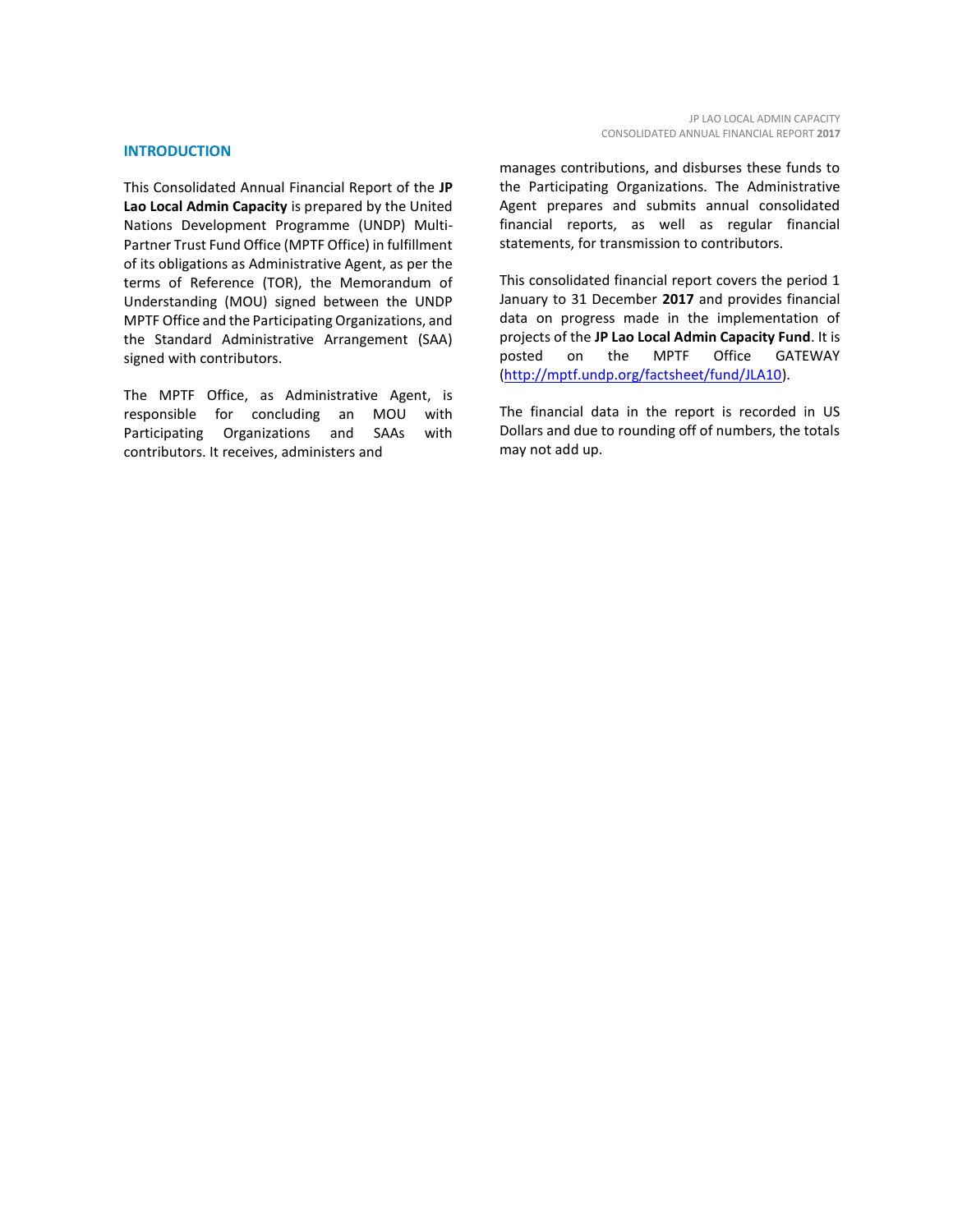#### **2017 FINANCIAL PERFORMANCE**

This chapter presents financial data and analysis of the **JP Lao Local Admin Capacity** using the passthrough funding modality as of 31 December **2017**. Financial information for this Fund is also available on the MPTF Office GATEWAY, at the following address:

[http://mptf.undp.org/factsheet/fund/JLA10.](http://mptf.undp.org/factsheet/fund/JLA10)

#### **1. SOURCES AND USES OF FUNDS**

As of 31 December 2017, **2** contributors deposited US\$ **5,000,000** in contributions and US\$ **2,052** was earned in interest.

The cumulative source of funds was US\$ **5,002,052**.

Of this amount, US\$ **4,949,951** has been net funded to **2** Participating Organizations, of which US\$ **4,944,041** has been reported as expenditure. The Administrative Agent fee has been charged at the approved rate of 1% on deposits and amounts to US\$ **50,000**. Table 1 provides an overview of the overall sources, uses, and balance of the **JP Lao Local Admin Capacity** as of 31 December 2017.

|                                                                 | Annual 2016    | Annual 2017 | <b>Cumulative</b> |
|-----------------------------------------------------------------|----------------|-------------|-------------------|
| <b>Sources of Funds</b>                                         |                |             |                   |
| Contributions from donors                                       |                |             | 5,000,000         |
| <b>Fund Earned Interest and Investment Income</b>               | 14             | 22          | 2,052             |
| Interest Income received from Participating Organizations       |                |             |                   |
| Refunds by Administrative Agent to Contributors                 |                |             |                   |
| Fund balance transferred to another MDTF                        |                |             |                   |
| Other Income                                                    |                |             |                   |
| <b>Total: Sources of Funds</b>                                  | 14             | 22          | 5,002,052         |
| <b>Use of Funds</b>                                             |                |             |                   |
| Transfers to Participating Organizations                        | $\overline{a}$ |             | 4,949,951         |
| Refunds received from Participating Organizations               |                |             |                   |
| <b>Net Funded Amount</b>                                        |                |             | 4,949,951         |
| <b>Administrative Agent Fees</b>                                |                |             | 50,000            |
| Direct Costs: (Steering Committee, Secretariatetc.)             |                |             |                   |
| <b>Bank Charges</b>                                             | 0              | 0           | 107               |
| <b>Other Expenditures</b>                                       |                |             |                   |
| <b>Total: Uses of Funds</b>                                     | 0              | 0           | 5,000,058         |
| Change in Fund cash balance with Administrative Agent           | 14             | 22          | 1,994             |
| Opening Fund balance (1 January)                                | 1,957          | 1,971       |                   |
| <b>Closing Fund balance (31 December)</b>                       | 1,971          | 1,994       | 1,994             |
| Net Funded Amount (Includes Direct Cost)                        |                |             | 4,949,951         |
| Participating Organizations' Expenditure (Includes Direct Cost) | 254,975        | 190,584     | 4,944,041         |
| <b>Balance of Funds with Participating Organizations</b>        |                |             | 5,910             |

#### **Table 1. Financial Overview, as of 31 December 2017 (in US Dollars)**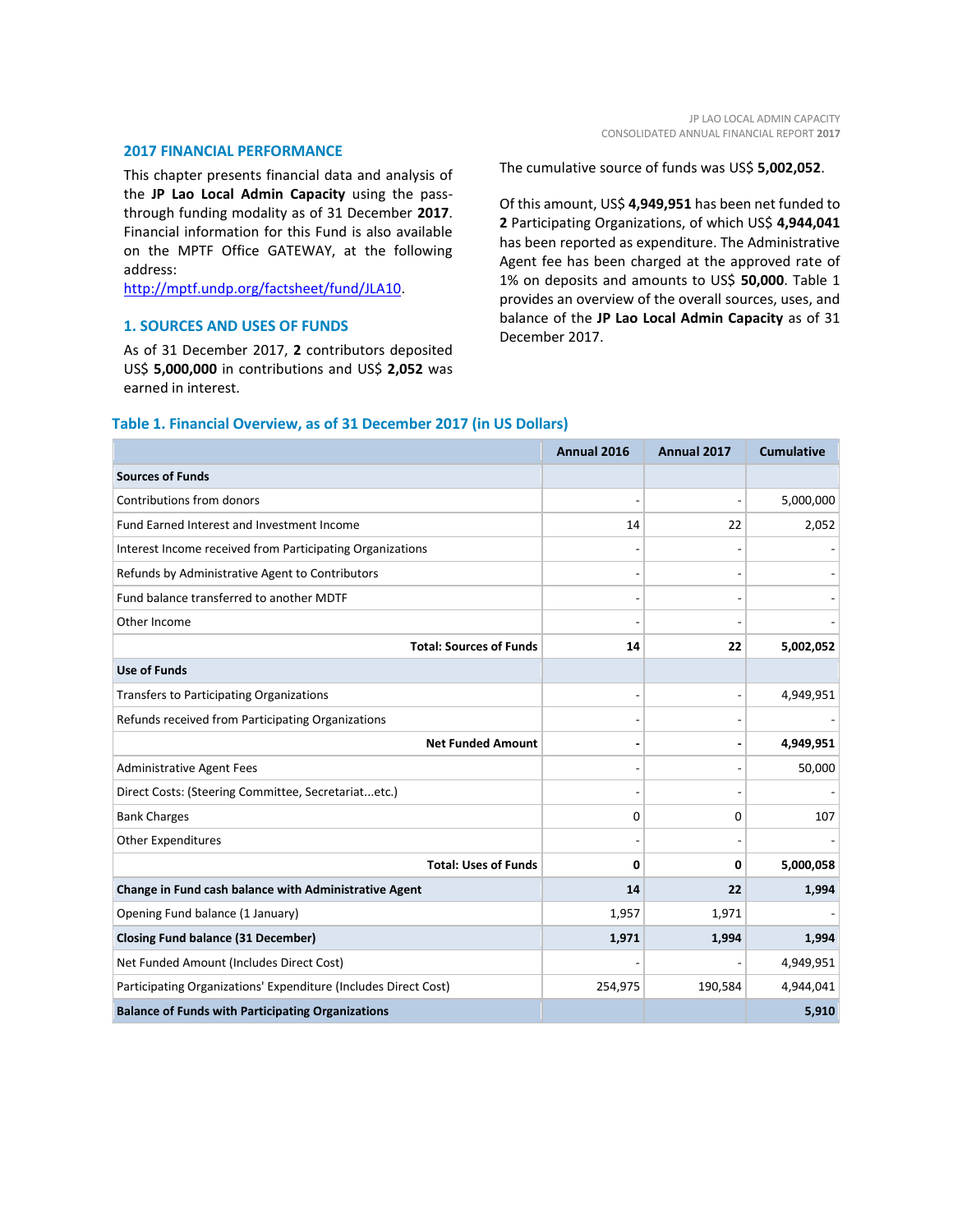#### **2. PARTNER CONTRIBUTIONS**

Table 2 provides information on cumulative contributions received from all contributors to this Fund as of 31 December 2017.

The **JP Lao Local Admin Capacity** is currently being financed by **2** contributors, as listed in the table below.

The table below includes commitments made up to 31 December 2017 through signed Standard Administrative Agreements, and deposits made through 2017. It does not include commitments that were made to the fund beyond 2017.

#### **Table 2. Contributors' Commitments and Deposits, as of 31 December 2017 (in US Dollars)**

| <b>Contributors</b>        | <b>Total Commitments</b> | <b>Prior Years</b><br>as of 31-Dec-2016 Deposits | <b>Current Year</b><br>Jan-Dec-2017 Deposits | <b>Total Deposits</b> |
|----------------------------|--------------------------|--------------------------------------------------|----------------------------------------------|-----------------------|
| LUXEMBOURG, Government of  | 1,000,000                | 1,000,000                                        | -                                            | 1,000,000             |
| SWITZERLAND, Government of | 4,000,000                | 4,000,000                                        | $\overline{\phantom{0}}$                     | 4,000,000             |
| <b>Grand Total</b>         | 5,000,000                | 5,000,000                                        | $\overline{\phantom{0}}$                     | 5,000,000             |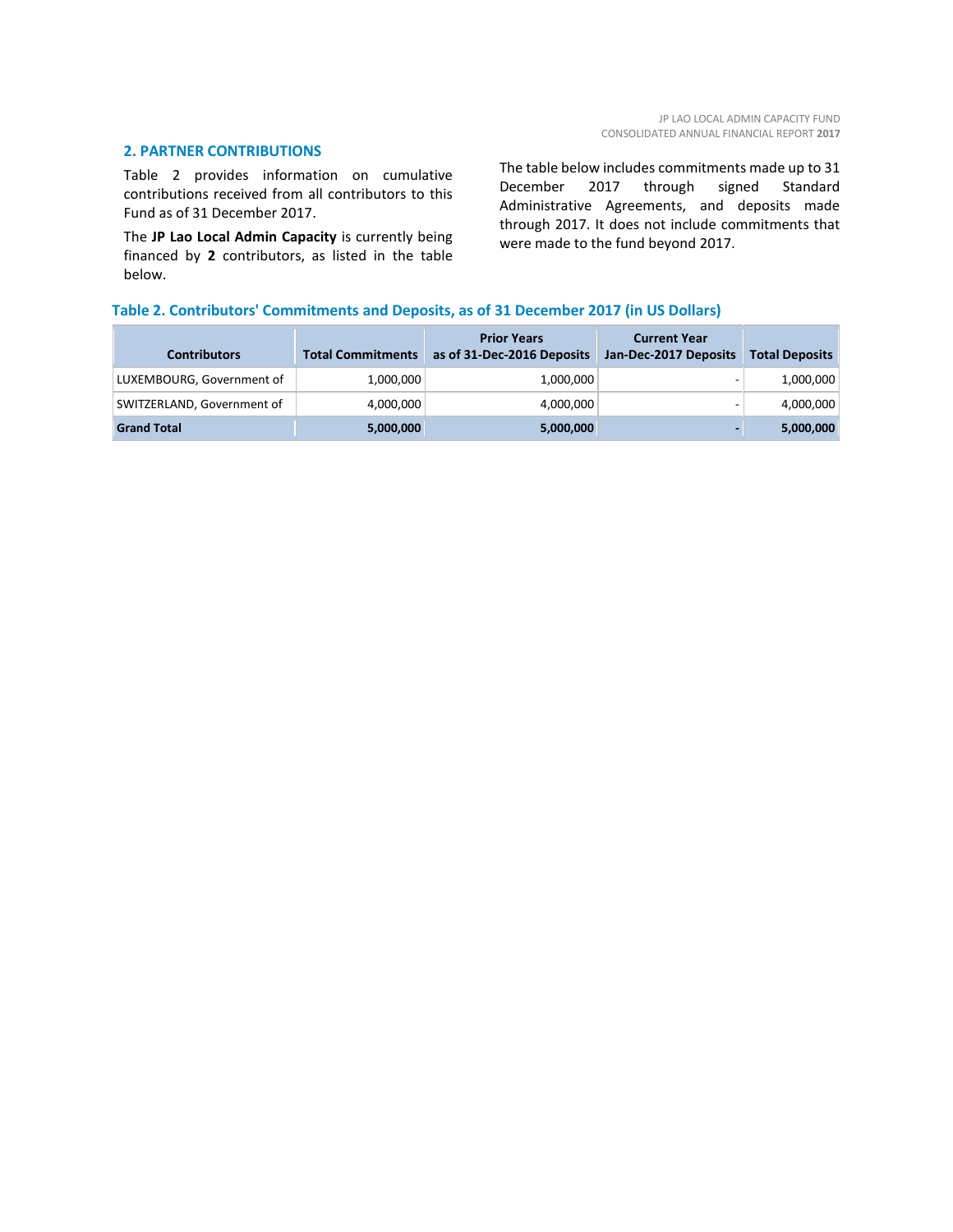#### **3. INTEREST EARNED**

Interest income is earned in two ways: 1) on the balance of funds held by the Administrative Agent (Fund earned interest), and 2) on the balance of funds held by the Participating Organizations (Agency earned interest) where their Financial Regulations and Rules allow return of interest to the AA.

As of 31 December 2017, Fund earned interest amounts to US\$ **2,052**.

Details are provided in the table below.

#### **Table 3. Sources of Interest and Investment Income, as of 31 December 2017 (in US Dollars)**

| <b>Interest Earned</b>                     | <b>Prior Years</b><br>as of 31-Dec-2016 | <b>Current Year</b><br>Jan-Dec-2017 | <b>Total</b> |
|--------------------------------------------|-----------------------------------------|-------------------------------------|--------------|
| <b>Administrative Agent</b>                |                                         |                                     |              |
| Fund Earned Interest and Investment Income | 2,030                                   | 22                                  | 2,052        |
| <b>Total: Fund Earned Interest</b>         | 2,030                                   | 22                                  | 2,052        |
| <b>Participating Organization</b>          |                                         |                                     |              |
| <b>Total: Agency earned interest</b>       |                                         |                                     |              |
| <b>Grand Total</b>                         | 2,030                                   | 22                                  | 2,052        |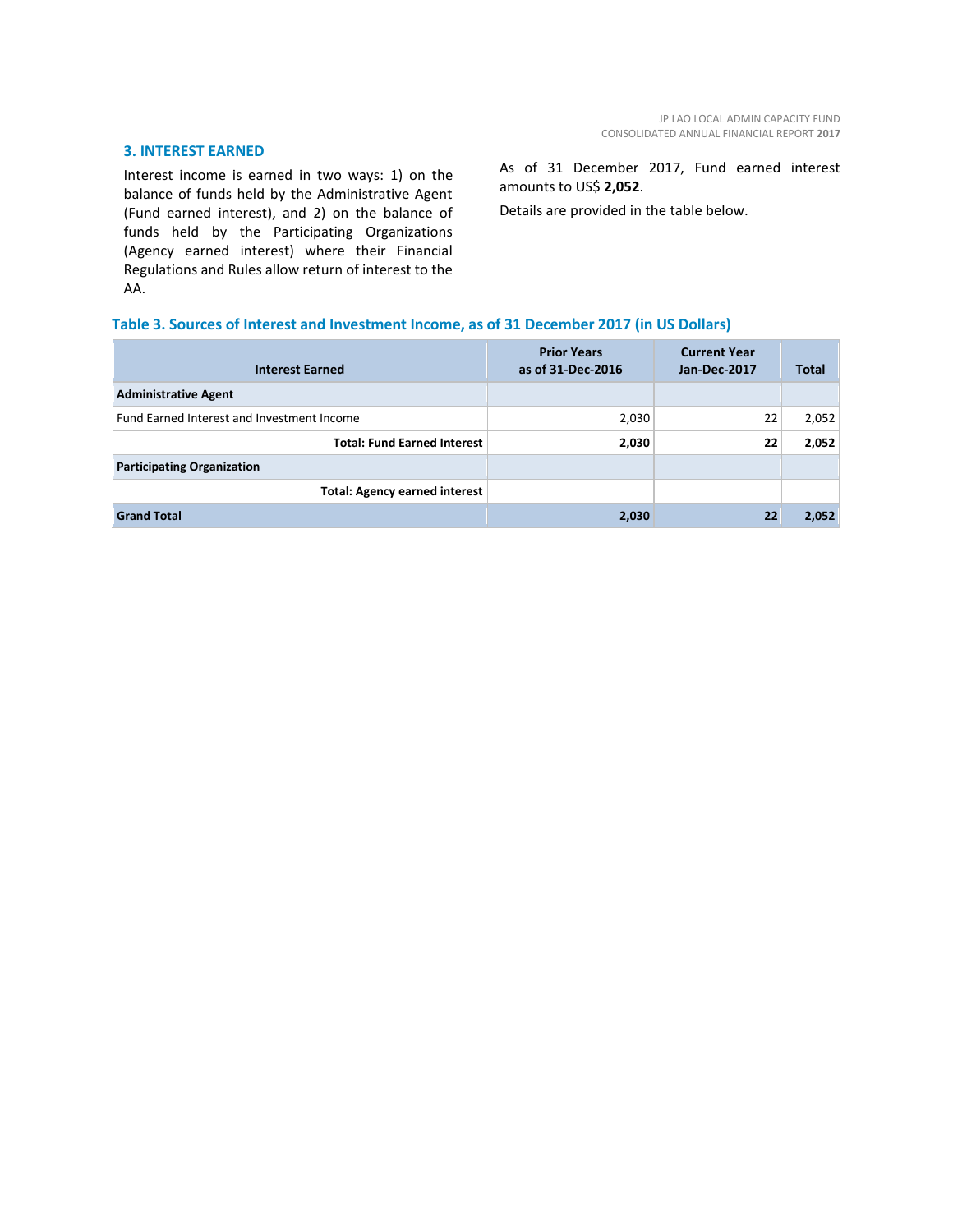#### **4. TRANSFER OF FUNDS**

Allocations to Participating Organizations are approved by the Steering Committee and disbursed by the Administrative Agent. As of 31 December **2017**, the AA has transferred US\$ **4,949,951** to **2** Participating Organizations (see list below).

#### **4.1 TRANSFER BY PARTICIPATING ORGANIZATION**

Table 4 provides additional information on the refunds received by the MPTF Office, and the net funded amount for each of the Participating Organizations.

#### **Table 4. Transfer, Refund, and Net Funded Amount by Participating Organization, as of 31 December 2017 (in US Dollars)**

| <b>Participating</b> | Prior Years as of 31-Dec-2016 |                |                   | <b>Current Year Jan-Dec-2017</b> |                |                   | <b>Total</b>     |                |                   |
|----------------------|-------------------------------|----------------|-------------------|----------------------------------|----------------|-------------------|------------------|----------------|-------------------|
| Organization         | <b>Transfers</b>              | <b>Refunds</b> | <b>Net Funded</b> | <b>Transfers</b>                 | <b>Refunds</b> | <b>Net Funded</b> | <b>Transfers</b> | <b>Refunds</b> | <b>Net Funded</b> |
| <b>UNCDF</b>         | 2,610,191                     |                | 2,610,191         |                                  |                |                   | 2,610,191        |                | 2,610,191         |
| <b>UNDP</b>          | 2,339,760                     |                | 2,339,760         |                                  |                |                   | 2,339,760        |                | 2,339,760         |
| <b>Grand Total</b>   | 4,949,951                     |                | 4,949,951         |                                  |                |                   | 4,949,951        |                | 4,949,951         |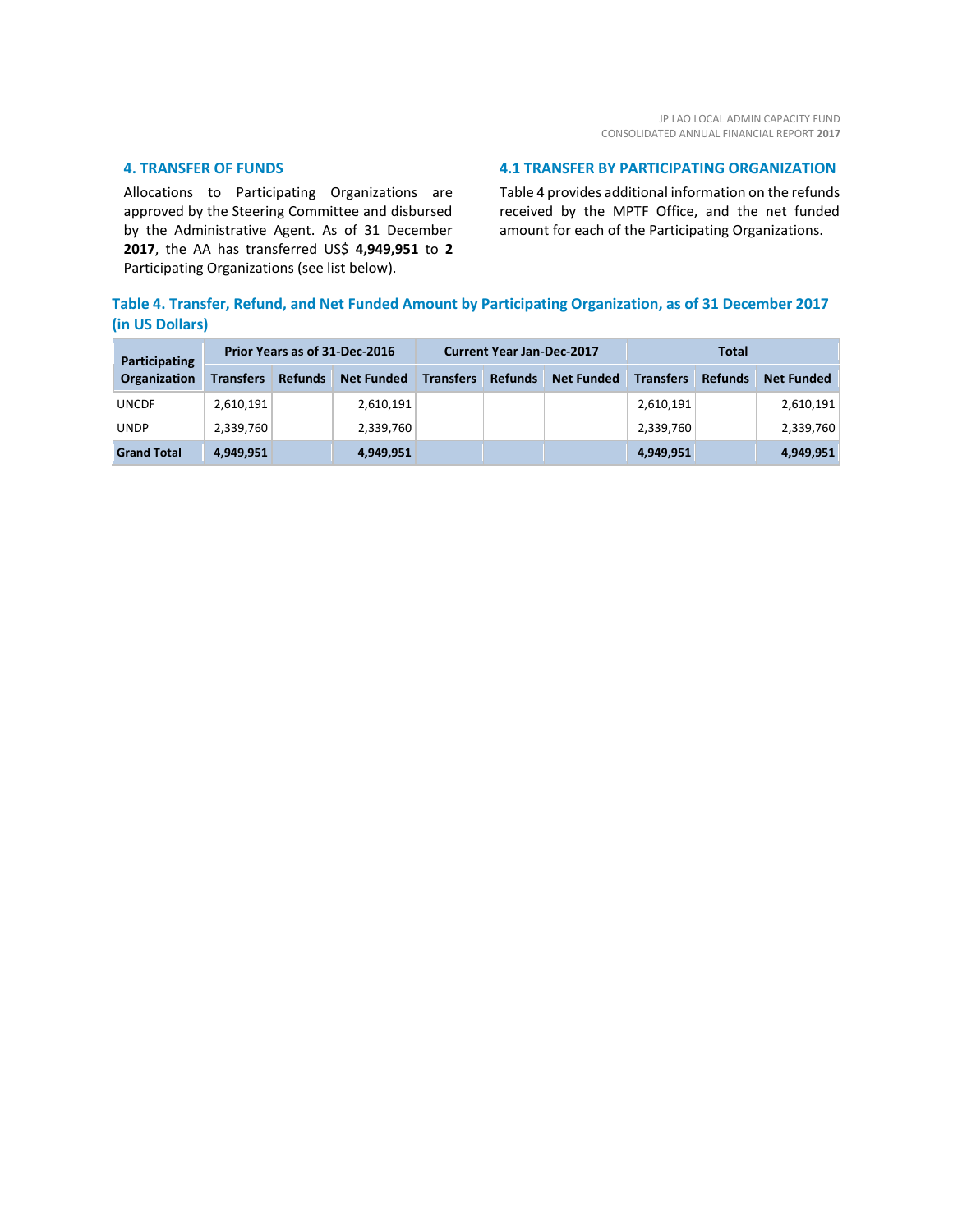JP LAO LOCAL ADMIN CAPACITY FUND CONSOLIDATED ANNUAL FINANCIAL REPORT **2017**

#### **5. EXPENDITURE AND FINANCIAL DELIVERY RATES**

All final expenditures reported for the year **2017** were submitted by the Headquarters of the Participating Organizations. These were consolidated by the MPTF Office.

Project expenditures are incurred and monitored by each Participating Organization, and are reported as per the agreed upon categories for inter-agency harmonized reporting. The reported expenditures were submitted via the MPTF Office's online expenditure reporting tool. The **2017** expenditure data has been posted on the MPTF Office GATEWAY at [http://mptf.undp.org/factsheet/fund/JLA10.](http://mptf.undp.org/factsheet/fund/JLA10) 

#### **5.1 EXPENDITURE REPORTED BY PARTICIPATING ORGANIZATION**

In **2017**, US\$ was net funded to Participating Organizations, and US\$ **190,584** was reported in expenditure.

As shown in table below, the cumulative net funded amount is US\$ **4,949,951** and cumulative expenditures reported by the Participating Organizations amount to US\$ **4,944,041**. This equates to an overall Fund expenditure delivery rate of **100** percent.

The agencies with the three highest delivery rates are: UNDP (100%), UNCDF (100%)

#### **Table. Net Funded Amount, Reported Expenditure, and Financial Delivery by Participating Organization, as of 31 December 2017 (in US Dollars)**

|                                             |                           |                                    | <b>Expenditure</b>                      |                                     |                   |                           |
|---------------------------------------------|---------------------------|------------------------------------|-----------------------------------------|-------------------------------------|-------------------|---------------------------|
| <b>Participating</b><br><b>Organization</b> | Approved<br><b>Amount</b> | <b>Net Funded</b><br><b>Amount</b> | <b>Prior Years</b><br>as of 31-Dec-2016 | <b>Current Year</b><br>Jan-Dec-2017 | <b>Cumulative</b> | <b>Delivery Rate</b><br>% |
| <b>UNCDF</b>                                | 2,610,191                 | 2,610,191                          | 2,413,830                               | 190,584                             | 2,604,414         | 99.78                     |
| <b>UNDP</b>                                 | 2,339,760                 | 2,339,760                          | 2,339,627                               | 0                                   | 2,339,627         | 99.99                     |
| <b>Grand Total</b>                          | 4,949,951                 | 4,949,951                          | 4,753,457                               | 190,584                             | 4,944,041         | 99.88                     |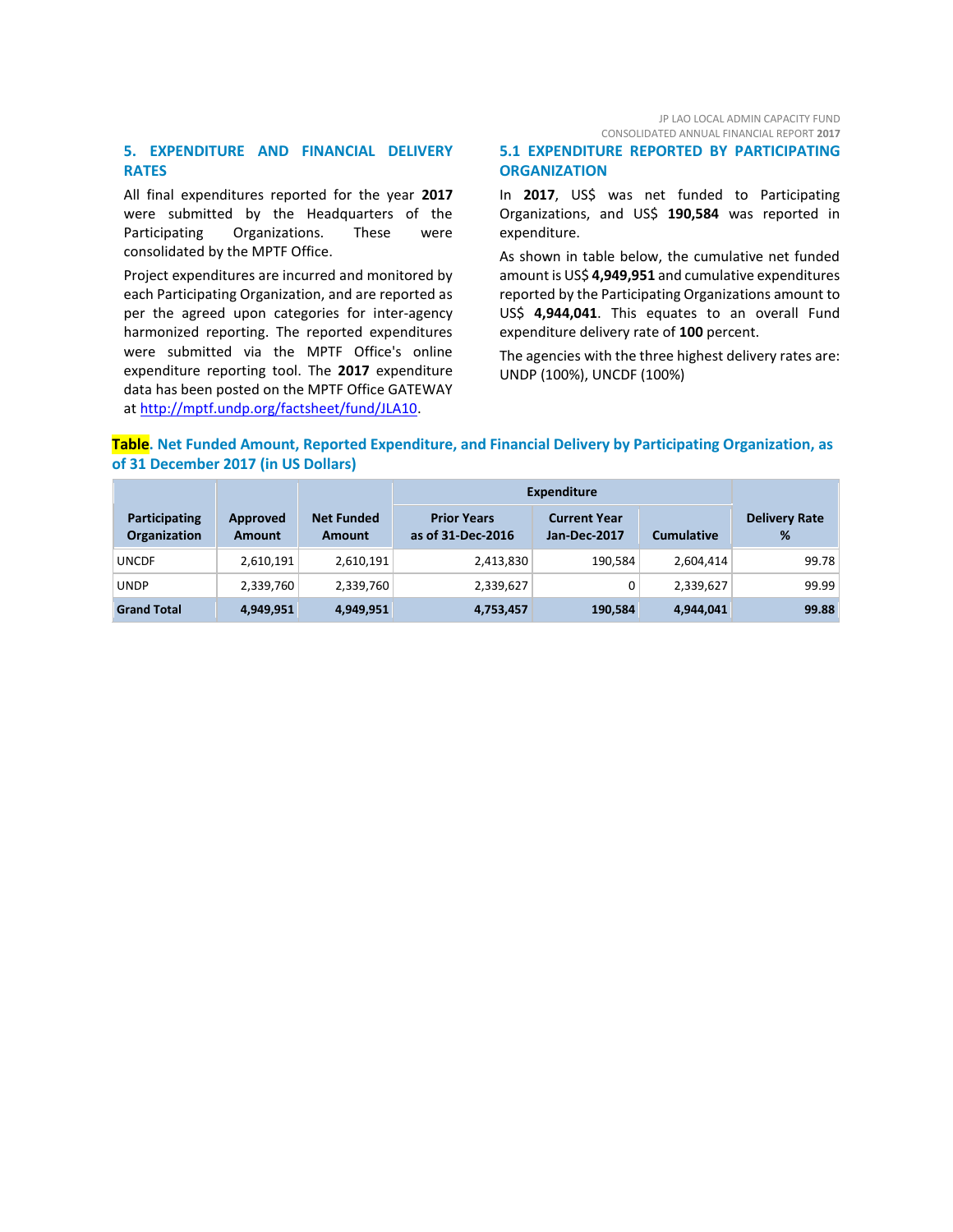#### **5.4 EXPENDITURE REPORTED BY CATEGORY**

Project expenditures are incurred and monitored by each Participating Organization and are reported as per the agreed categories for inter-agency harmonized reporting. In 2006 the UN Development Group (UNDG) established six categories against which UN entities must report inter-agency project expenditures. Effective 1 January 2012, the UN Chief Executive Board (CEB) modified these categories as a result of IPSAS adoption to comprise eight categories. All expenditure incurred prior to 1 January 2012 have been reported in the old categories; post 1 January 2012 all expenditure are reported in the new eight categories. See table below.

#### **2012 CEB Expense Categories**

- 1. Staff and personnel costs
- 2. Supplies, commodities and materials
- 3. Equipment, vehicles, furniture and depreciation
- 4. Contractual services
- 5. Travel
- 6. Transfers and grants
- 7. General operating expenses
- 8. Indirect costs

\_\_\_\_\_\_\_\_\_\_\_\_\_\_\_\_\_\_\_\_\_\_

#### **Table 6. Expenditure by UNDG Budget Category, as of 31 December 2017 (in US Dollars)**

|                                           | <b>Expenditure</b>                      |                                            |           |                                                     |
|-------------------------------------------|-----------------------------------------|--------------------------------------------|-----------|-----------------------------------------------------|
| Category                                  | <b>Prior Years</b><br>as of 31-Dec-2016 | <b>Current Year</b><br><b>Jan-Dec-2017</b> | Total     | <b>Percentage of Total</b><br><b>Programme Cost</b> |
| Staff & Personnel Cost (New)              | 656,163                                 | 38,048                                     | 694,211   | 14.98                                               |
| Suppl, Comm, Materials (New)              | 23,305                                  |                                            | 23,305    | 0.50                                                |
| Equip, Veh, Furn, Depn (New)              | 336,052                                 | 805                                        | 336,857   | 7.27                                                |
| Contractual Services (New)                | 455,189                                 | 10,585                                     | 465,773   | 10.05                                               |
| Travel (New)                              | 491,089                                 | 6,309                                      | 497,398   | 10.73                                               |
| Transfers and Grants (New)                | 2,100,749                               | 120,000                                    | 2,220,749 | 47.92                                               |
| <b>General Operating (New)</b>            | 381,246                                 | 14,837                                     | 396,083   | 8.55                                                |
| <b>Programme Costs Total</b>              | 4,443,792                               | 190,584                                    | 4,634,376 | 100.00                                              |
| <sup>1</sup> Indirect Support Costs Total | 309,665                                 |                                            | 309,665   | 6.68                                                |
| <b>Total</b>                              | 4,753,457                               | 190,584                                    | 4,944,041 |                                                     |

**1 Indirect Support Costs** charged by Participating Organization, based on their financial regulations, can be deducted upfront or at a later stage during implementation. The percentage may therefore appear to exceed the 7% agreed-upon for on-going projects. Once projects are financially closed, this number is not to exceed 7%.